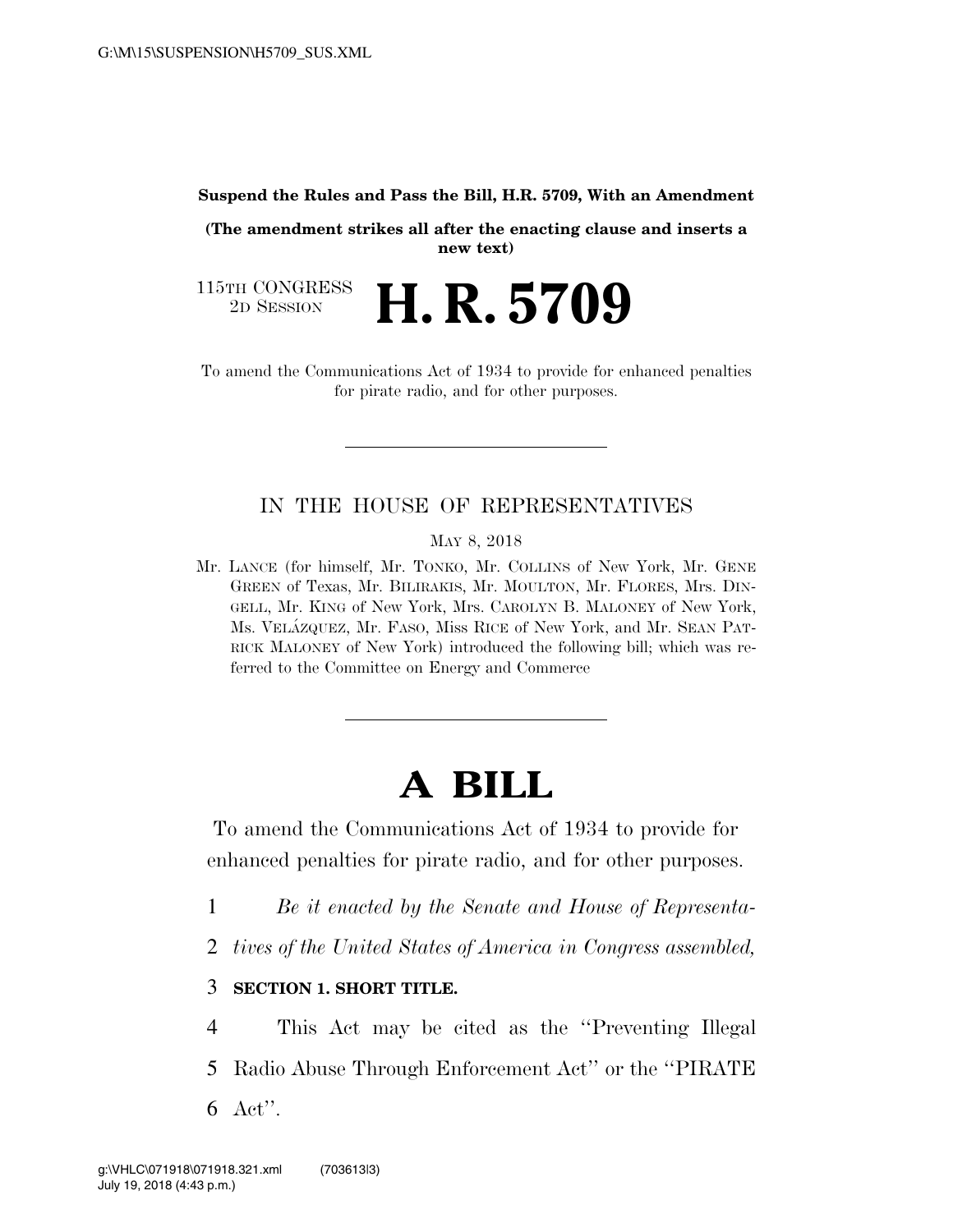#### **SEC. 2. PIRATE RADIO ENFORCEMENT ENHANCEMENTS.**

 Title V of the Communications Act of 1934 (47 U.S.C. 501 et seq.) is amended by adding at the end the following new section:

# **''SEC. 511. ENHANCED PENALTIES FOR PIRATE RADIO BROADCASTING; ENFORCEMENT SWEEPS; RE-PORTING.**

8 "(a) INCREASED GENERAL PENALTY.—Any person who willfully and knowingly does or causes or suffers to be done any pirate radio broadcasting shall be subject to a fine of not more than \$2,000,000.

12 "(b) VIOLATION OF THIS ACT, RULES, OR REGULA- TIONS.—Any person who willfully and knowingly violates this Act or any rule, regulation, restriction, or condition made or imposed by the Commission under authority of this Act, or any rule, regulation, restriction, or condition made or imposed by any international radio or wire com- munications treaty or convention, or regulations annexed thereto, to which the United States is or may hereafter become party, relating to pirate radio broadcasting shall, in addition to any other penalties provided by law, be sub- ject to a fine of not more than \$100,000 for each day during which such offense occurs, in accordance with the limit described in subsection (a).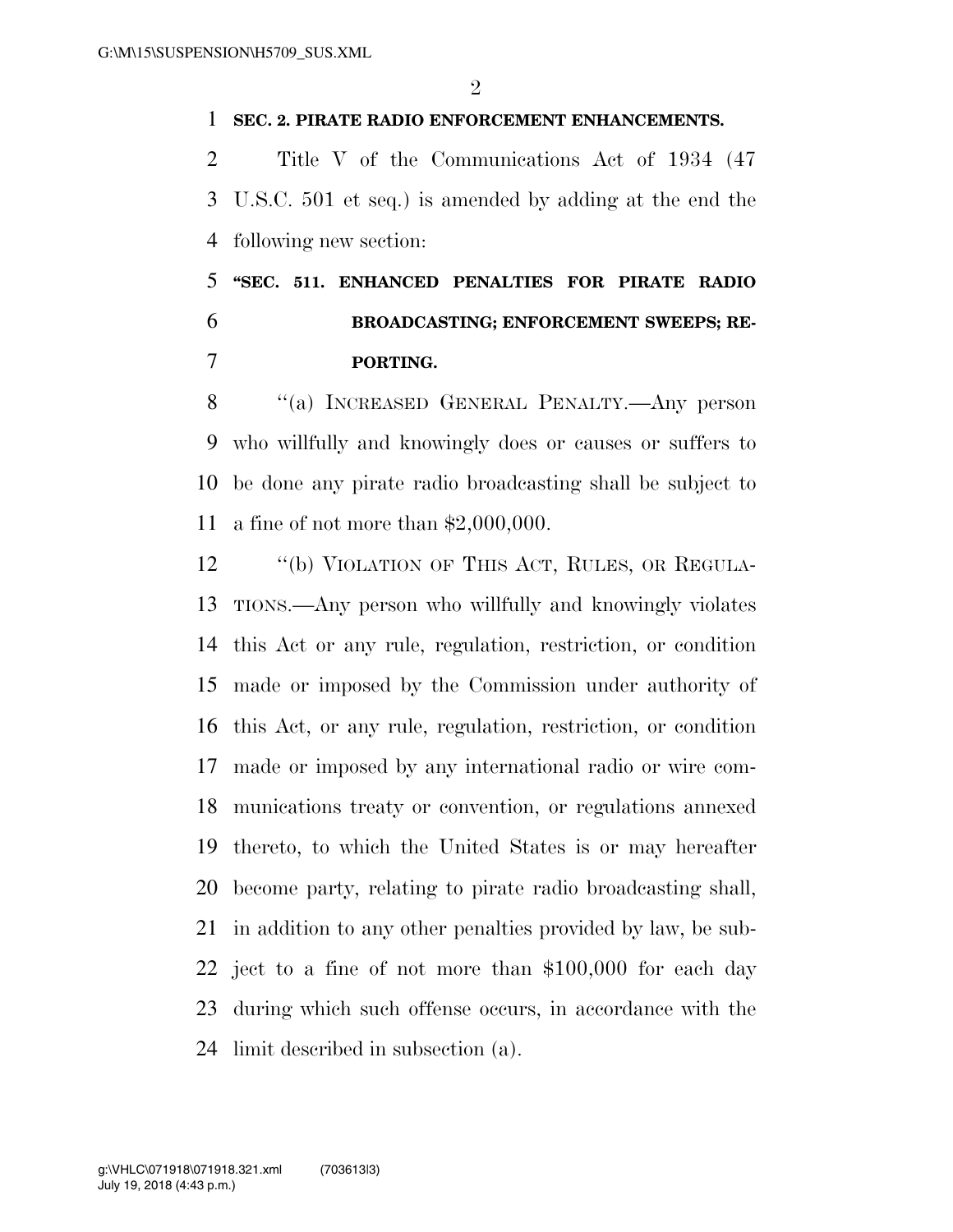''(c) FACILITATION.—Any person who knowingly and intentionally facilitates pirate radio broadcasting shall be subject to a fine of not more than \$2,000,000.

 ''(d) ANNUAL REPORT.—Not later than one year after the date of enactment of the PIRATE Act, and an- nually thereafter, the Commission shall submit to the House Committee on Energy and Commerce and the Sen- ate Committee on Commerce, Science, and Transportation a report summarizing the implementation of this section and associated enforcement activities for the previous fis- cal year, which may include the efforts by the Commission to enlist the cooperation of Federal, State, and local law enforcement personnel (including United States Attorneys and the United States Marshals Service) for service of process, collection of fines or forfeitures, seizures of equip-ment, and enforcement of orders.

17 <sup>''</sup>(e) ENFORCEMENT SWEEPS.—

18 "(1) ANNUAL SWEEPS.—Not less than once each year, the Commission shall assign appropriate enforcement personnel to focus specific and sus- tained attention on the elimination of pirate radio broadcasting within the top five radio markets iden- tified as prevalent for such broadcasts. Such effort shall include identifying, locating, and taking en-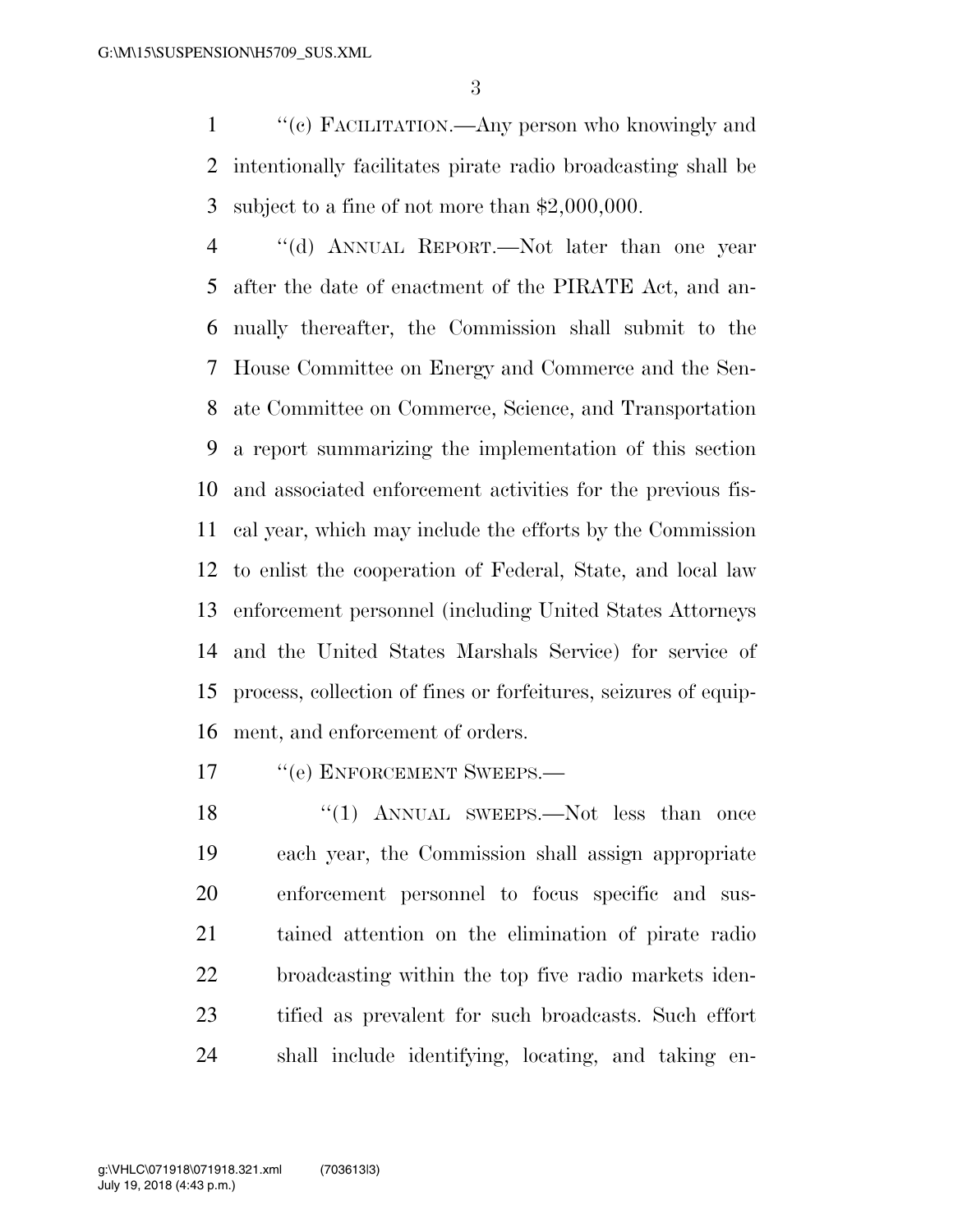forcement actions designed to terminate such oper-ations.

 ''(2) ADDITIONAL MONITORING.—Within six months after conducting the enforcement sweeps re- quired by paragraph (1), the Commission shall con- duct monitoring sweeps to ascertain whether the pi- rate radio broadcasting identified by enforcement sweeps is continuing to broadcast and whether addi-tional pirate radio broadcasting is occurring.

 $(3)$  No EFFECT ON REMAINING ENFORCE- MENT.—Notwithstanding paragraph (1), the Com- mission shall not decrease or diminish the regular enforcement efforts targeted to pirate radio broad-cast stations for other times of the year.

 ''(f) STATE AND LOCAL GOVERNMENT AUTHOR- ITY.—The Commission may not preempt any State or local law prohibiting pirate radio broadcasting.

18 "(g) REVISION OF COMMISSION RULES REQUIRED. The Commission shall revise its rules to require that, ab- sent good cause, in any case alleging a violation of sub- section (a) or (b), the Commission shall proceed directly to issue a 'Notice of Apparent Liability' without first issuing a 'Notice of Unlicensed Operations'.

''(h) PIRATE RADIO BROADCASTING DATABASE.—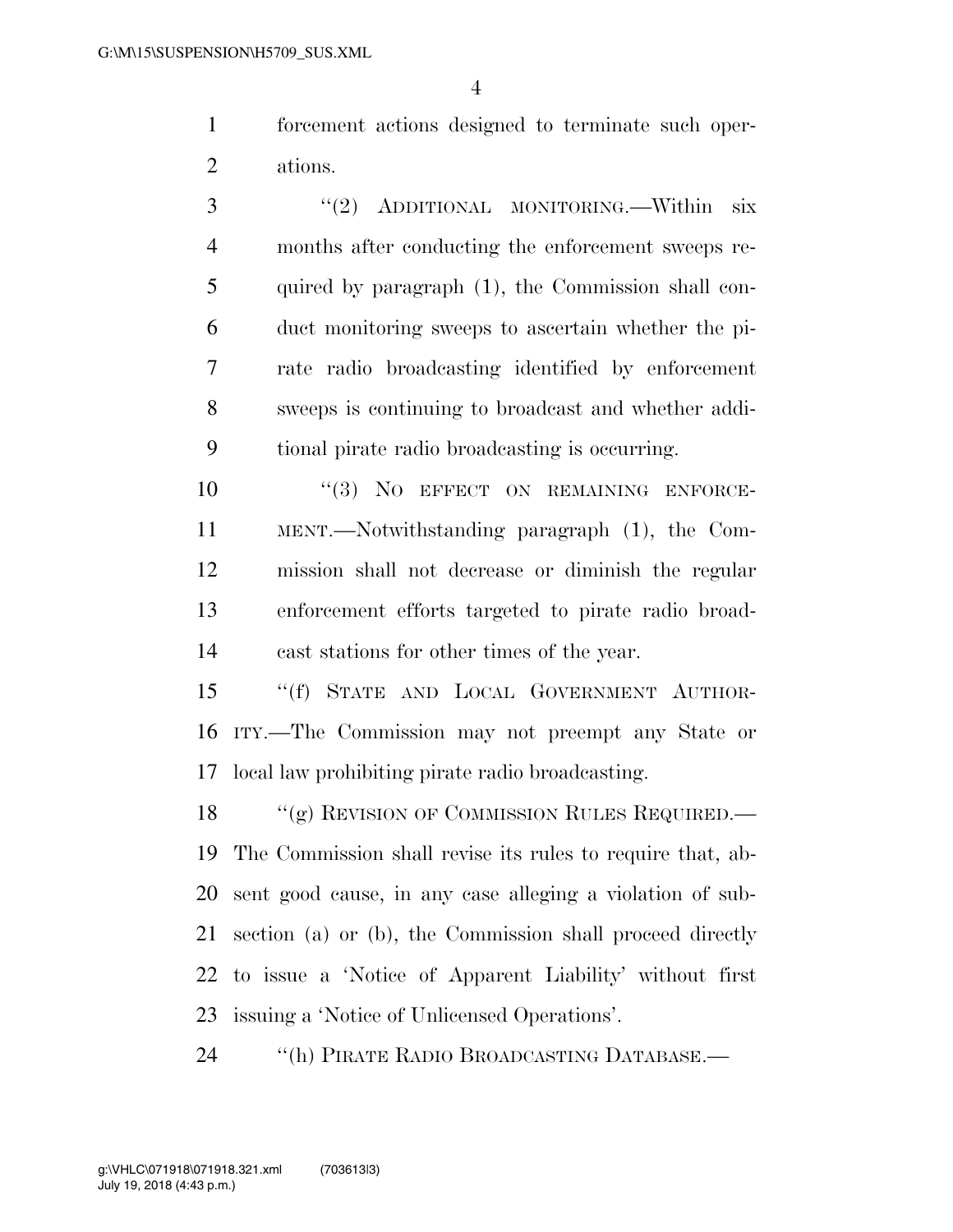| $\mathbf{1}$   | "(1) IN GENERAL.—Not later than $90$ days                      |
|----------------|----------------------------------------------------------------|
| $\overline{2}$ | after the date of the enactment of this section, and           |
| 3              | semi-annually thereafter, the Commission shall pub-            |
| $\overline{4}$ | lish a database in a clear and legible format of all           |
| 5              | licensed radio stations operating in the AM and FM             |
| 6              | bands. The database shall be easily accessible from            |
| 7              | the Commission home page through a direct link.                |
| 8              | The database shall include the following information:          |
| 9              | $\lq\lq$ . Each licensed station, listed by the                |
| 10             | assigned frequency, channel number, or Com-                    |
| 11             | mission call letters.                                          |
| 12             | $\rm ^{\prime\prime}(B)$ All entities that have received a No- |
| 13             | tice of Unlicensed Operation, Notice of Appar-                 |
| 14             | ent Liability, or Forfeiture Order by the Com-                 |
| 15             | mission.                                                       |
| 16             | "(2) CLEAR IDENTIFICATION.—The Commis-                         |
| 17             | sion shall clearly identify in the database—                   |
| 18             | $\lq\lq$ each licensed station as a station li-                |
| 19             | censed by the Commission; and                                  |
| 20             | "(B) each entity described in paragraph                        |
| 21             | $(1)(B)$ as operating without a Commission li-                 |
| 22             | cense or authorization.                                        |
| 23             | "(i) DEFINITIONS.—In this section:                             |
| 24             | $``(1)$ PIRATE RADIO BROADCASTING.—The term                    |
| 25             | 'pirate radio broadcasting' means the transmission             |